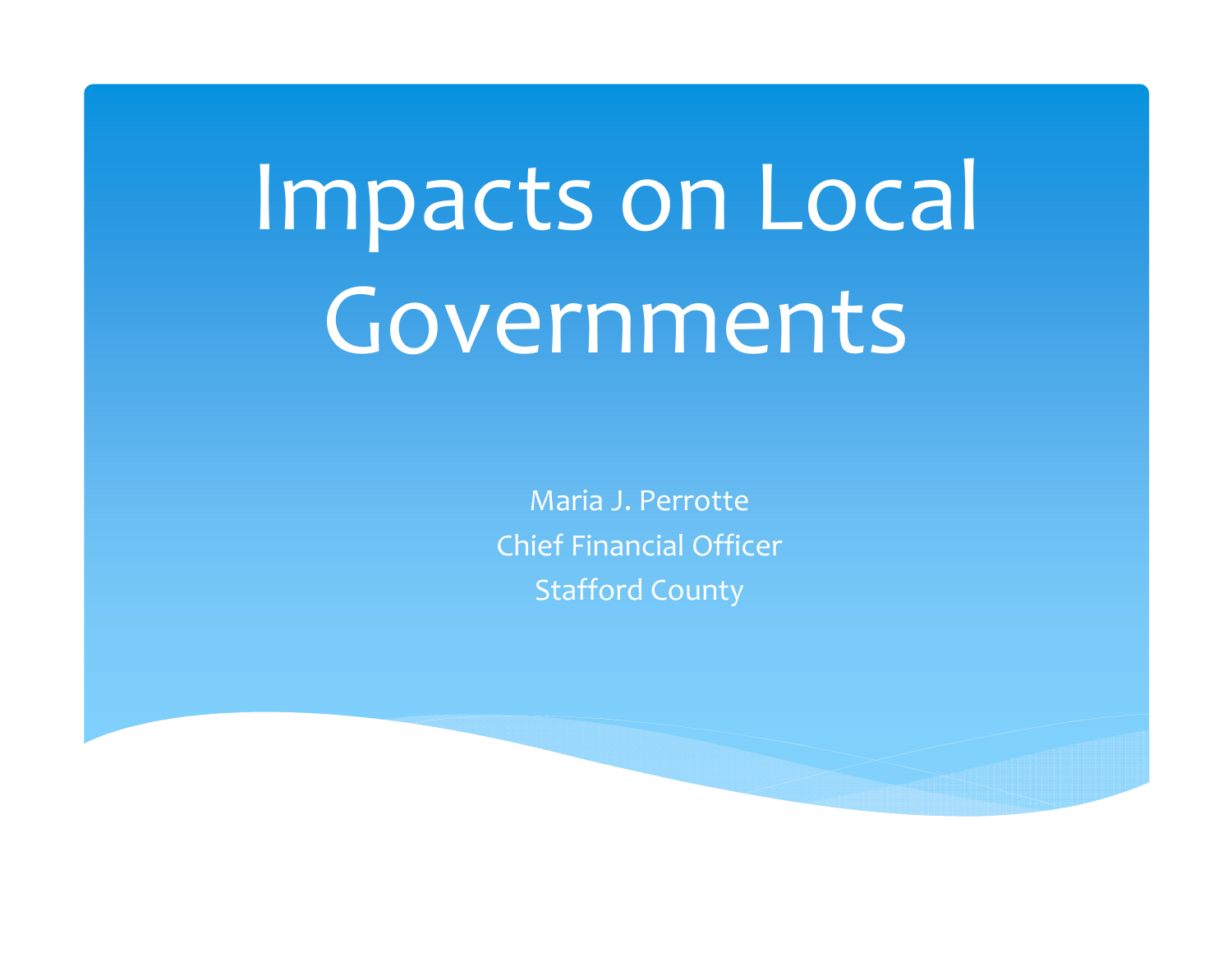Inadequate State Funding Means Localities May Need To:

- Accept <sup>a</sup> lower level of education.
- $\bullet$ Raise taxes to make up the difference.
- $\bullet$ • Reduce support to other services.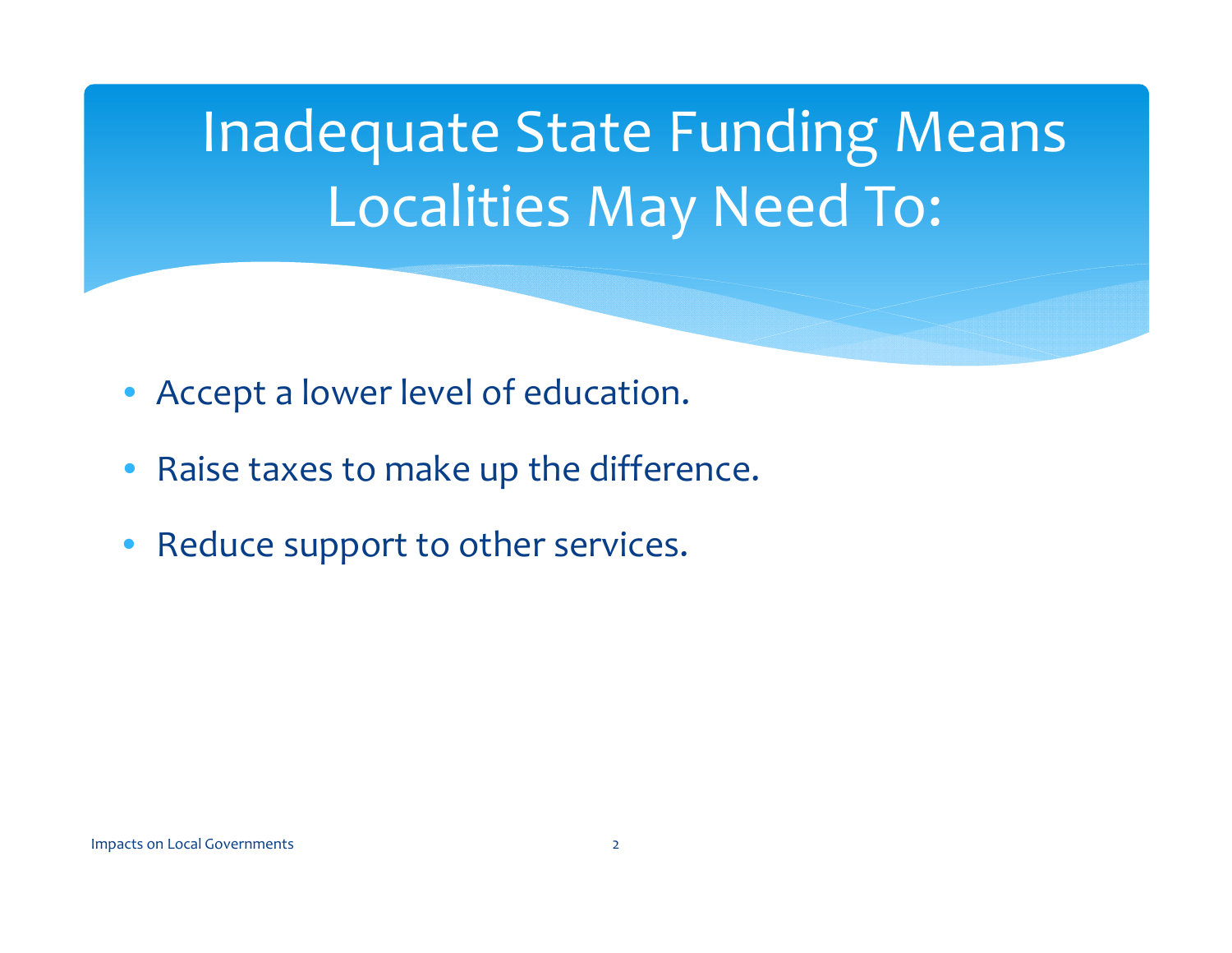# The Cost of Providing an Acceptable Level of Funding

• Localities in Virginia spend more than \$3.6B above what is required by the state.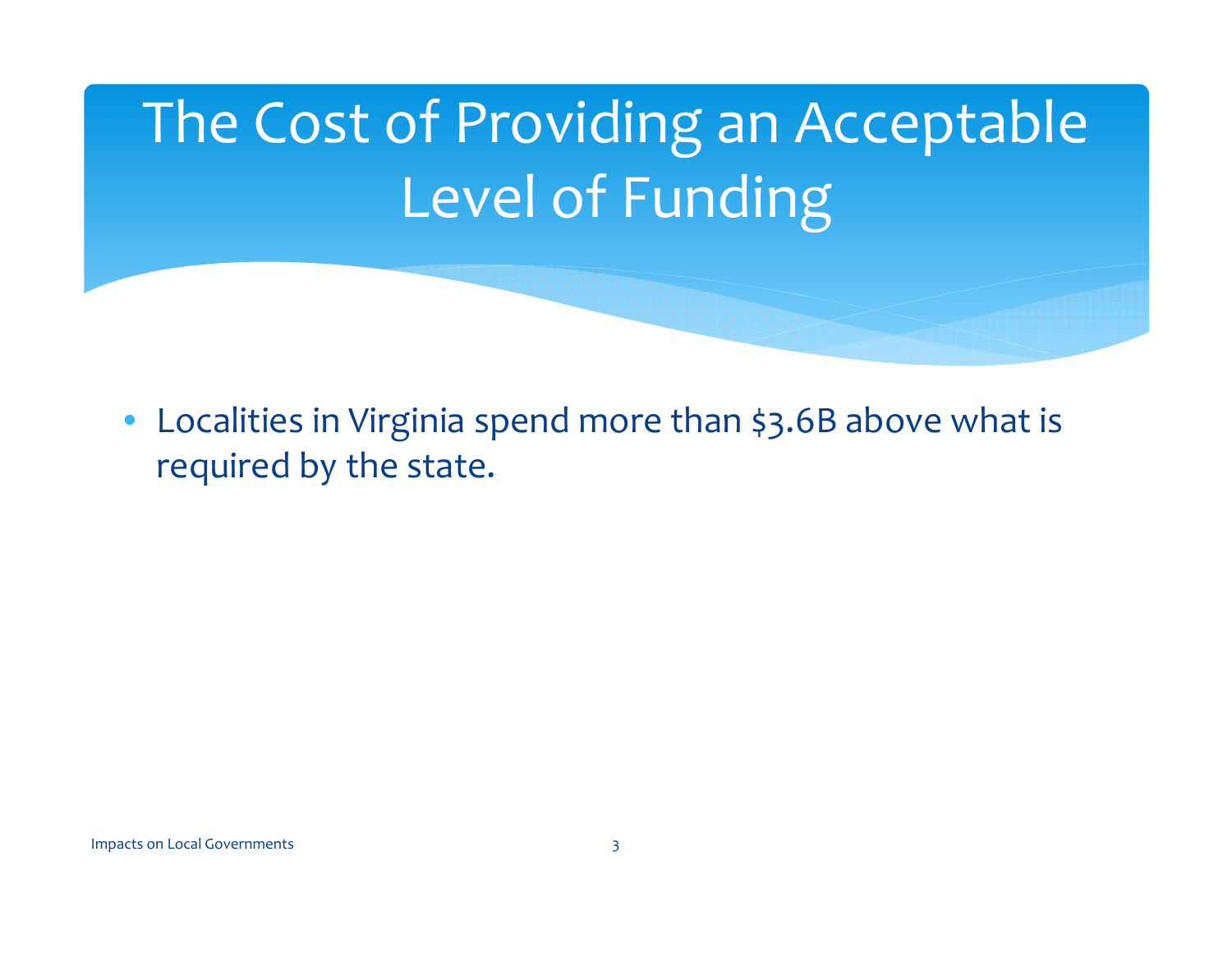# The Cost of Providing an Acceptable Level of Funding

### In Stafford

We provide almost twice the required funding.

- $\bullet$ Our required local effort is \$57.2M
- We provide an additional \$56.1M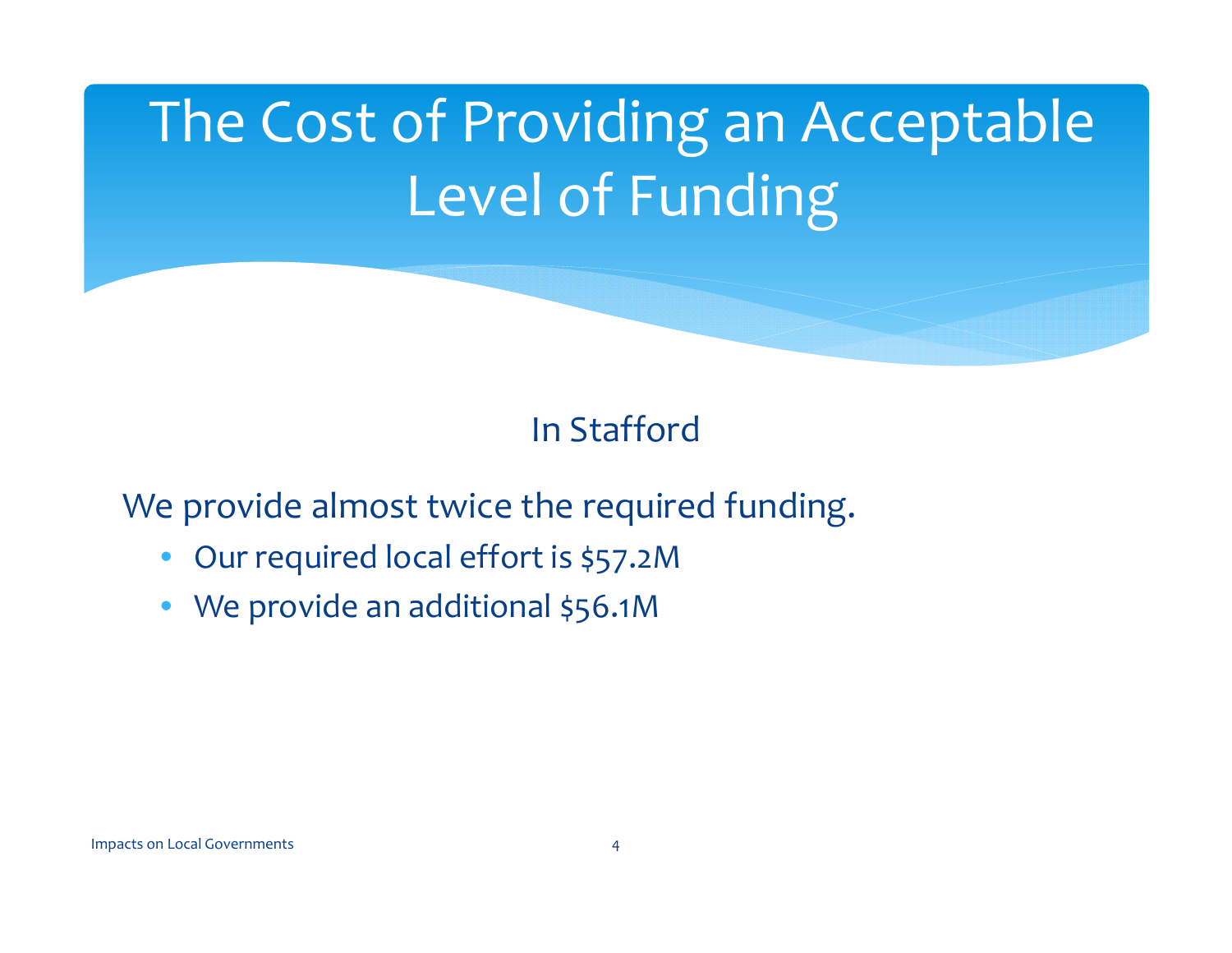### Inadequate State Funding

### In Stafford

- The additional funds equate to 40 cents on the RE tax rate.
- Equates to over 50% of our County departments operating budgets.
- We could double our public safety costs and still have money left over.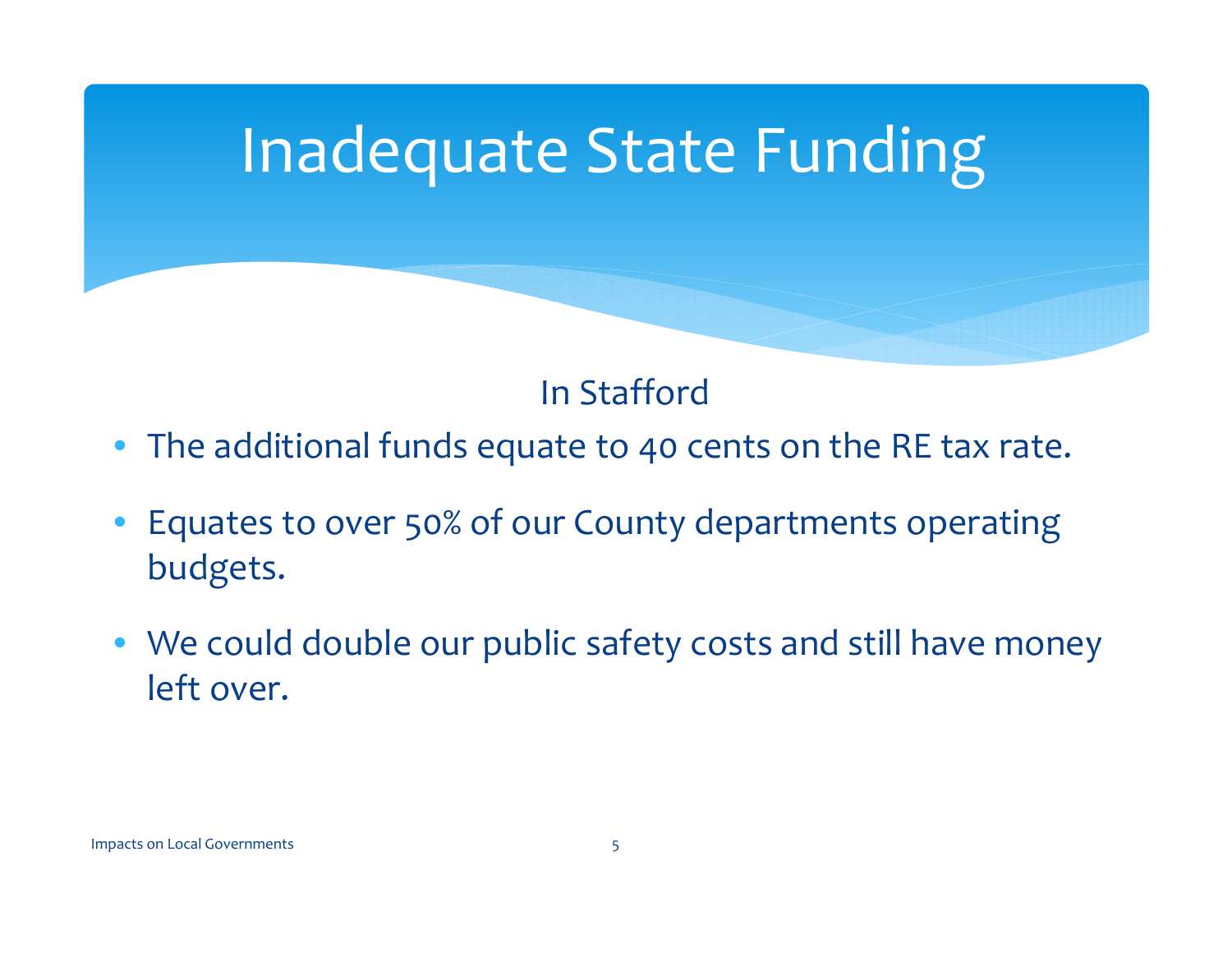## Inadequate State Funding for Construction/Capital Improvements

- ∗ Growing localities need to build new schools.
- $\ast$  Mature localities face substantial costs for maintenance, renovation and repair work.
	- ∗ Majority of localities' Capital Improvements Programs are dedicated to schools.
	- Lack of Funding places full burden on Localities.
	- $\ast$ Limits the ability to provide other needed infrastructure.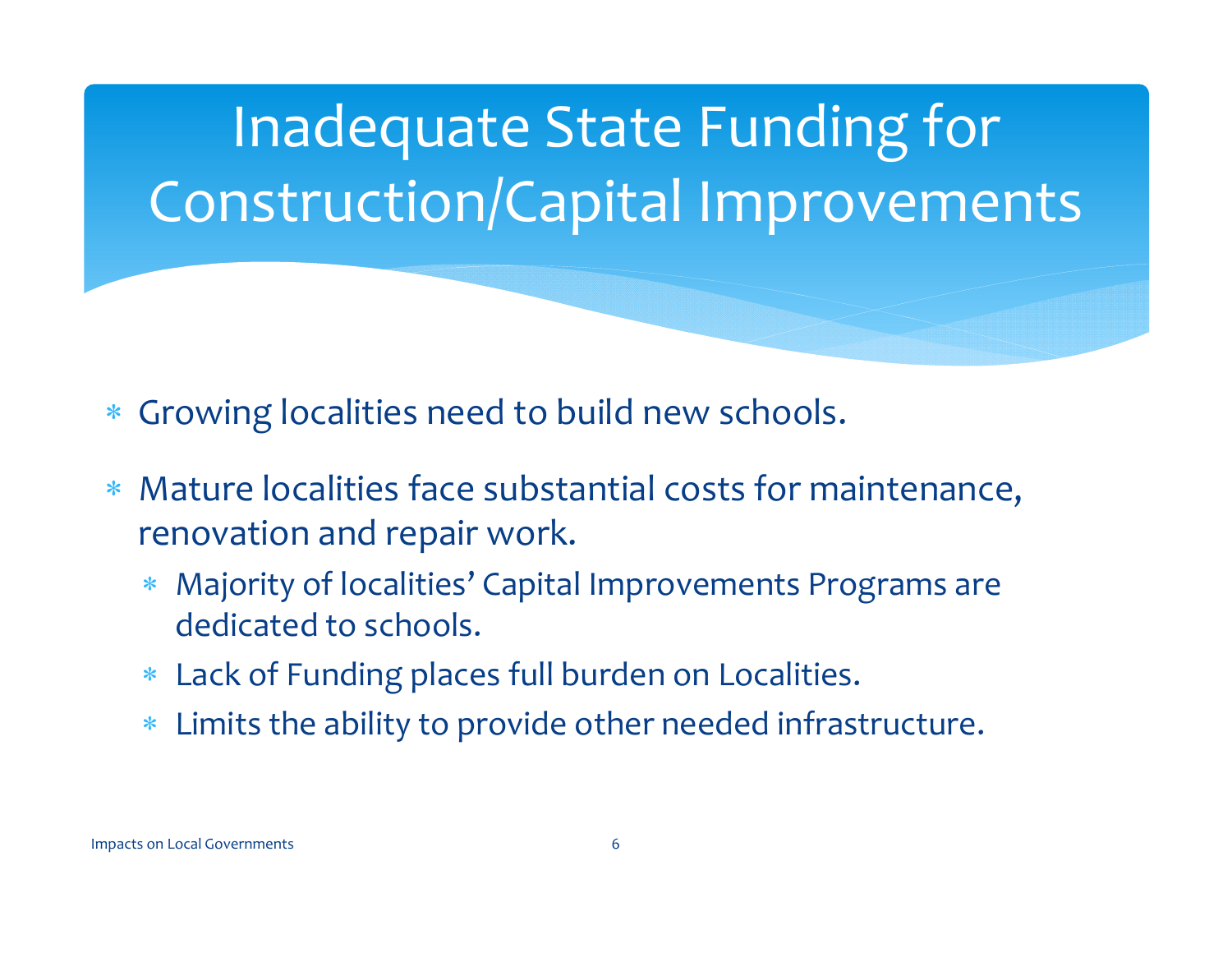Inadequate State Funding for Construction/Capital Improvements

### In Stafford

- Schools represen<sup>t</sup> 61% of our debt funded CIP.
	- • Those funds could be used to pay for:
		- New fire stations
		- $\bullet$ • New ballfields
		- New lane miles of roads
- School debt service is \$30.5M or <sup>22</sup> cents on the tax rate.